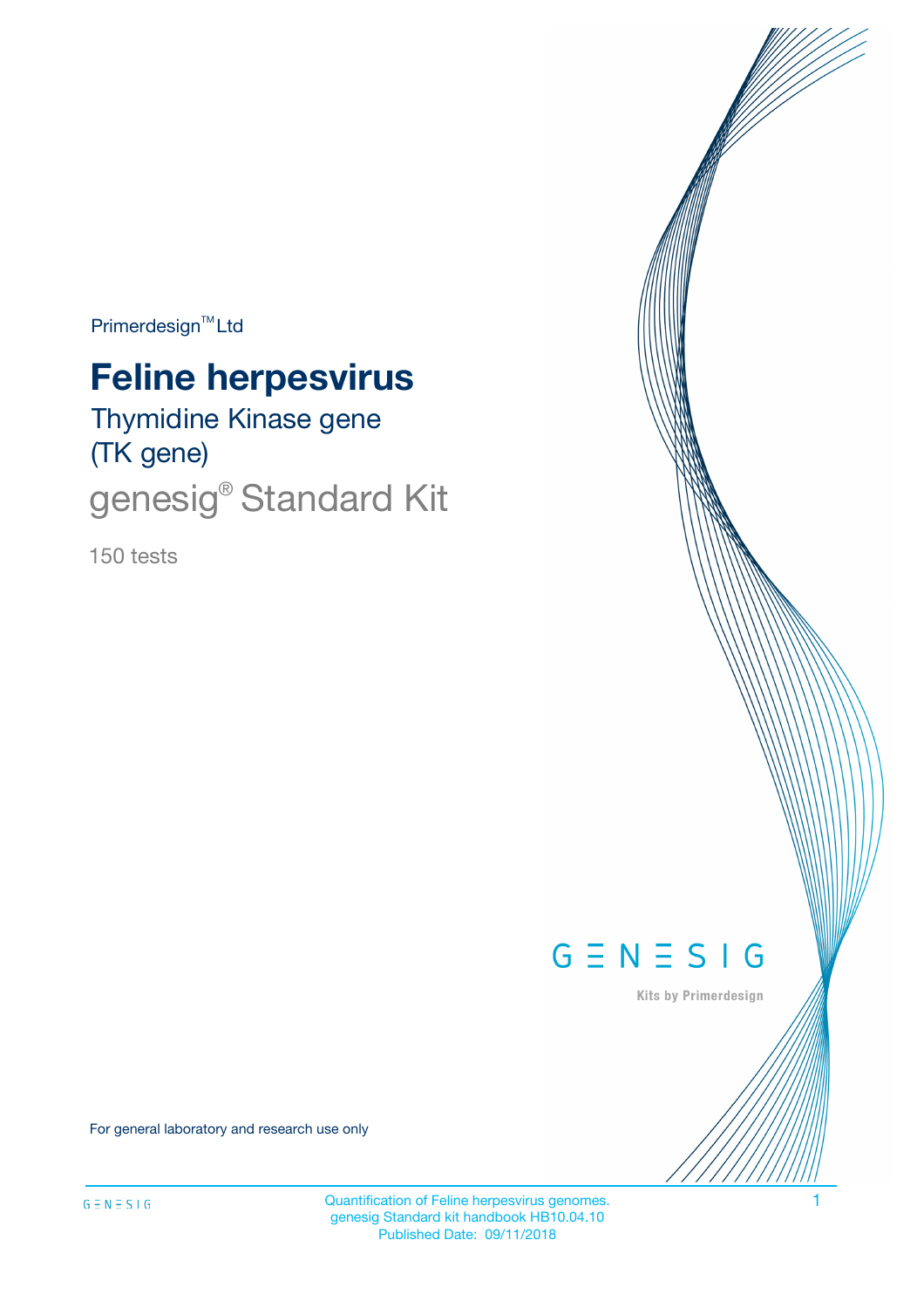## Introduction to Feline herpesvirus

Feline herpes virus (FHV), also known as rhinotracheitis virus, is the causative agent of respiratory infections and ocular disease in domestic and wild cats worldwide. It is a member of the alphaherpesvirus subfamily and related to pathogenic human herpes viruses. FHV has a DNA genome of approximately 134 kb that is subdivided into long and short components of 104 and 30 kb respectively. The short region contains inverted repeat sequences that mediate inversion of this region relative to the long region, which generates two isomers of the FHV genome.

The virus is transmitted via contact with secretions from the eyes, nose and mouth of an infected cat. Indirect transmission can also occur, especially in environments such as a cattery where secretions may contaminate cages, feed and personnel, however FHV can only survive for about 18 hours outside of the living host. Initial infections often occur at a young age with the large majority of infected cats becoming virus carriers. The virus can have a period of dormancy at which stage it resides in the tissues of the nervous system. Infected cats will not shed the virus during latency and cannot infect others during this phase. However, the virus can be reactivated, often after a stressful event, such as having kittens or treatment with drugs such as corticosteroids.

Symptoms of FHV depend upon a range of factors including age when affected and viral serotype. Symptoms include depression, loss of appetite, fever, sneezing, nasal discharge, rhinitis and conjunctivitis. If the reproductive tract is affected then this can lead to complications during pregnancy. In acute stages of the disease the virus damages the bones in the nasal cavity leading to chronic sinusitis. The infection can be fatal in kittens with a weak immune system and if they become infected prior to opening of the eyes can suffer severe conjunctivitis behind the eyelid, potentially leading to ulceration of the cornea and even loss of the affected eye. Symptoms are directly attributed to epithelial cell death from viral infection with associated inflammation but usually resolve within 7-21 days.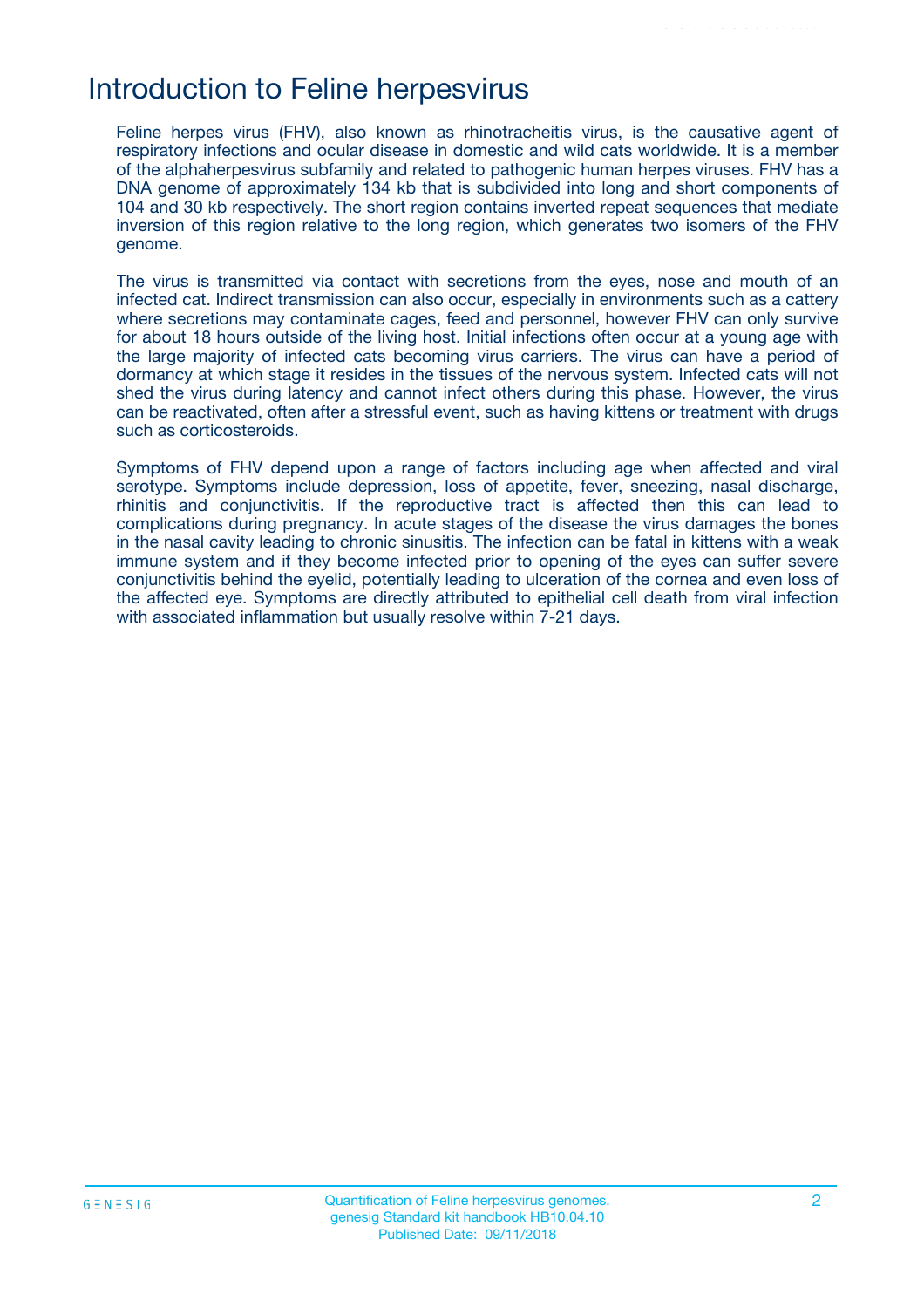The Primerdesign genesig Kit for Feline herpesvirus (FHV) genomes is designed for the in vitro quantification of FHV genomes. The kit is designed to have a broad detection profile. Specifically, the primers represent 100% homology with over 95% of the NCBI database reference sequences available at the time of design.

The dynamics of genetic variation means that new sequence information may become available after the initial design. Primerdesign periodically reviews the detection profiles of our kits and when required releases new versions.

If you require further information, or have a specific question about the detection profile of this kit then please send an e.mail to enquiry@primerdesign.co.uk and our bioinformatics team will answer your question.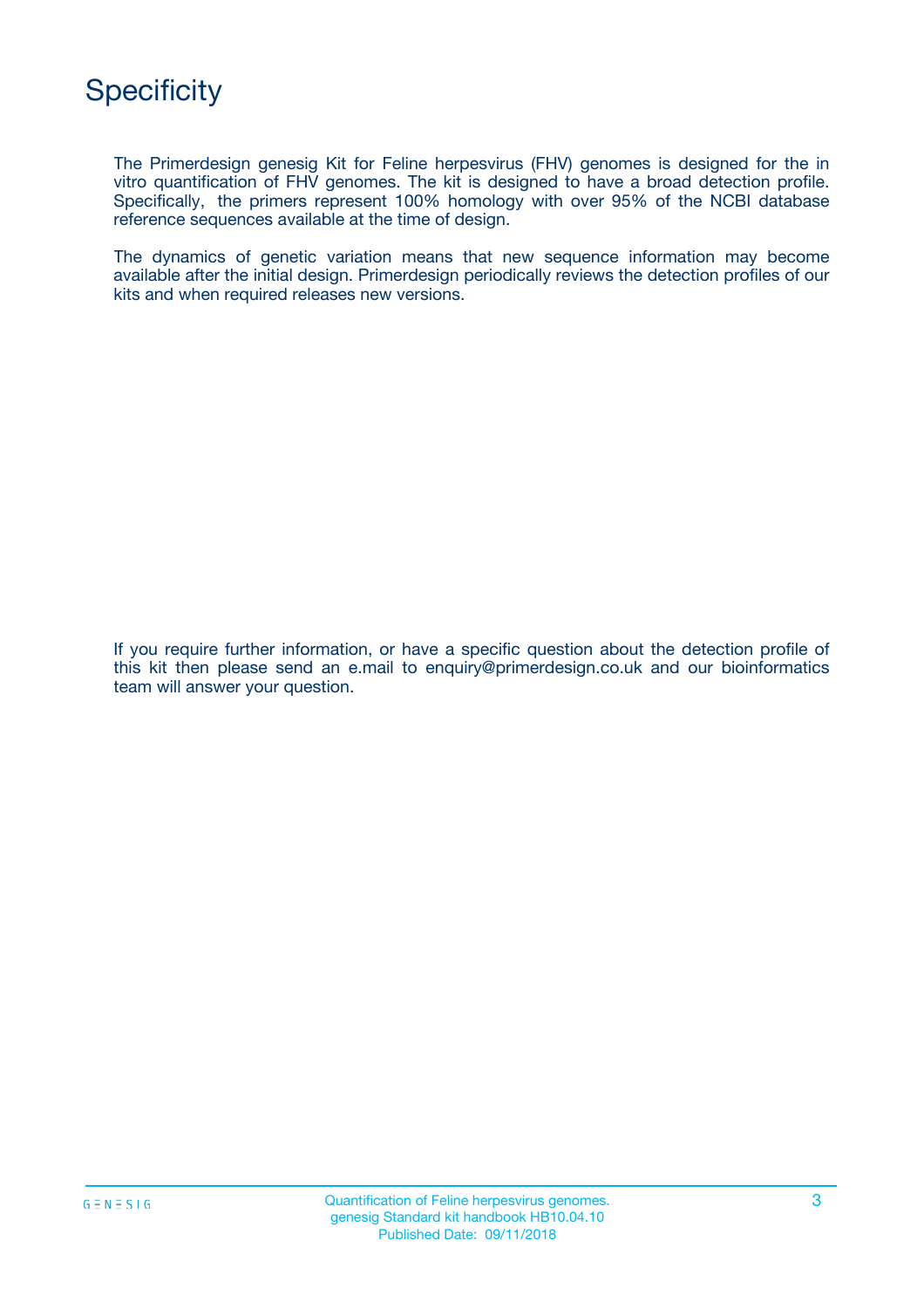# Kit contents

- **FHV specific primer/probe mix (150 reactions BROWN)** FAM labelled
- **FHV positive control template (for Standard curve RED)**
- **RNase/DNase free water (WHITE)** for resuspension of primer/probe mixes
- **Template preparation buffer (YELLOW)** for resuspension of positive control template and standard curve preparation

# Reagents and equipment to be supplied by the user

### **Real-time PCR Instrument**

#### **Extraction kit**

This kit is recommended for use with genesig Easy DNA/RNA extraction kit. However, it is designed to work well with all processes that yield high quality RNA and DNA with minimal PCR inhibitors.

#### **oasig**TM **lyophilised or Precision**®**PLUS 2X qPCR Master Mix**

This kit is intended for use with oasig or PrecisionPLUS2X qPCR Master Mix.

**Pipettors and Tips**

**Vortex and centrifuge**

**Thin walled 1.5 ml PCR reaction tubes**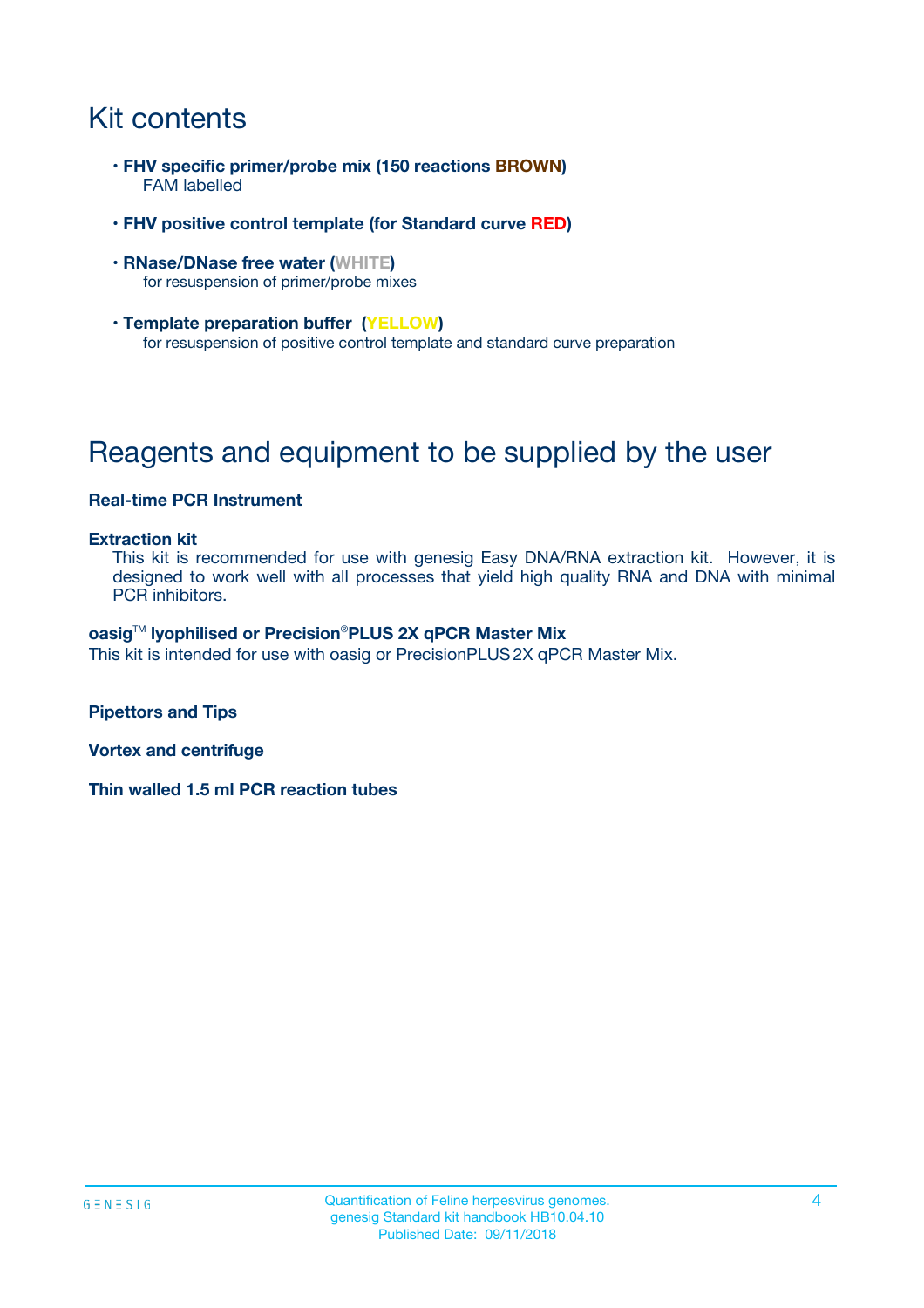### Kit storage and stability

This kit is stable at room temperature but should be stored at -20ºC on arrival. Once the lyophilised components have been resuspended they should not be exposed to temperatures above -20°C for longer than 30 minutes at a time and unnecessary repeated freeze/thawing should be avoided. The kit is stable for six months from the date of resuspension under these circumstances.

If a standard curve dilution series is prepared this can be stored frozen for an extended period. If you see any degradation in this serial dilution a fresh standard curve can be prepared from the positive control.

Primerdesign does not recommend using the kit after the expiry date stated on the pack.

### Suitable sample material

All kinds of sample material suited for PCR amplification can be used. Please ensure the samples are suitable in terms of purity, concentration, and DNA integrity. Always run at least one negative control with the samples. To prepare a negative-control, replace the template DNA sample with RNase/DNase free water.

### Dynamic range of test

Under optimal PCR conditions genesig FHV detection kits have very high priming efficiencies of >95% and can detect less than 100 copies of target template.

### Notices and disclaimers

This product is developed, designed and sold for research purposes only. It is not intended for human diagnostic or drug purposes or to be administered to humans unless clearly expressed for that purpose by the Food and Drug Administration in the USA or the appropriate regulatory authorities in the country of use. During the warranty period Primerdesign genesig detection kits allow precise and reproducible data recovery combined with excellent sensitivity. For data obtained by violation to the general GLP guidelines and the manufacturer's recommendations the right to claim under guarantee is expired. PCR is a proprietary technology covered by several US and foreign patents. These patents are owned by Roche Molecular Systems Inc. and have been sub-licensed by PE Corporation in certain fields. Depending on your specific application you may need a license from Roche or PE to practice PCR. Additional information on purchasing licenses to practice the PCR process may be obtained by contacting the Director of Licensing at Roche Molecular Systems, 1145 Atlantic Avenue, Alameda, CA 94501 or Applied Biosystems business group of the Applera Corporation, 850 Lincoln Centre Drive, Foster City, CA 94404. In addition, the 5' nuclease assay and other homogeneous amplification methods used in connection with the PCR process may be covered by U.S. Patents 5,210,015 and 5,487,972, owned by Roche Molecular Systems, Inc, and by U.S. Patent 5,538,848, owned by The Perkin-Elmer Corporation.

### Trademarks

Primerdesign™ is a trademark of Primerdesign Ltd.

genesig $^\circledR$  is a registered trademark of Primerdesign Ltd.

The PCR process is covered by US Patents 4,683,195, and 4,683,202 and foreign equivalents owned by Hoffmann-La Roche AG. BI, ABI PRISM® GeneAmp® and MicroAmp® are registered trademarks of the Applera Genomics (Applied Biosystems Corporation). BIOMEK® is a registered trademark of Beckman Instruments, Inc.; iCycler™ is a registered trademark of Bio-Rad Laboratories, Rotor-Gene is a trademark of Corbett Research. LightCycler™ is a registered trademark of the Idaho Technology Inc. GeneAmp®, TaqMan® and AmpliTaqGold® are registered trademarks of Roche Molecular Systems, Inc., The purchase of the Primerdesign reagents cannot be construed as an authorization or implicit license to practice PCR under any patents held by Hoffmann-LaRoche Inc.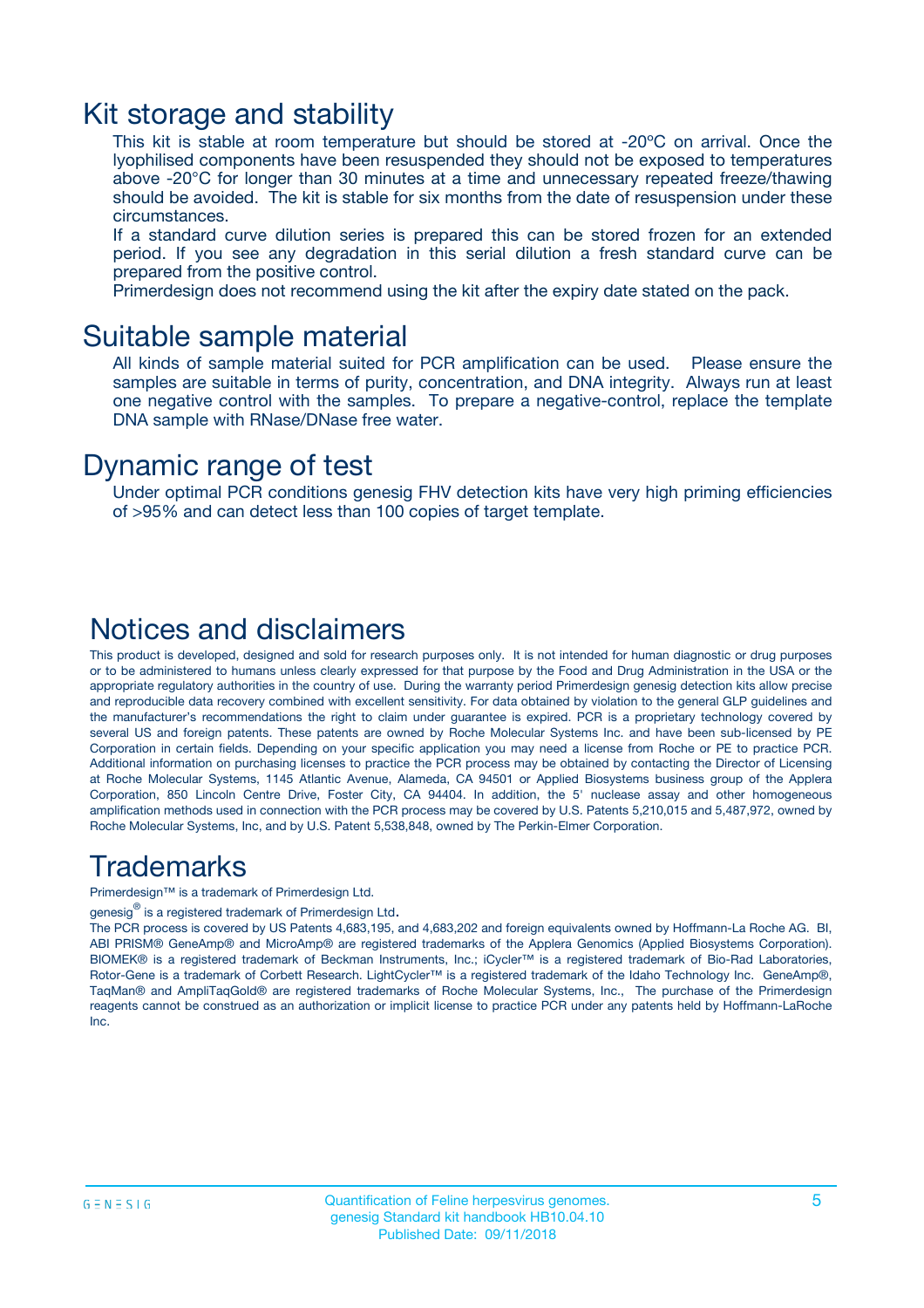# Principles of the test

#### **Real-time PCR**

A FHV specific primer and probe mix is provided and this can be detected through the FAM channel.

The primer and probe mix provided exploits the so-called TaqMan® principle. During PCR amplification, forward and reverse primers hybridize to the FHV DNA. A fluorogenic probe is included in the same reaction mixture which consists of a DNA probe labeled with a 5`-dye and a 3`-quencher. During PCR amplification, the probe is cleaved and the reporter dye and quencher are separated. The resulting increase in fluorescence can be detected on a range of qPCR platforms.

#### **Positive control**

For copy number determination and as a positive control for the PCR set up, the kit contains a positive control template. This can be used to generate a standard curve of FHV copy number / Cq value. Alternatively the positive control can be used at a single dilution where full quantitative analysis of the samples is not required. Each time the kit is used, at least one positive control reaction must be included in the run. A positive result indicates that the primers and probes for detecting the target FHV gene worked properly in that particular experimental scenario. If a negative result is obtained the test results are invalid and must be repeated. Care should be taken to ensure that the positive control does not contaminate any other kit component which would lead to false-positive results. This can be achieved by handling this component in a Post PCR environment. Care should also be taken to avoid cross-contamination of other samples when adding the positive control to the run. This can be avoided by sealing all other samples and negative controls before pipetting the positive control into the positive control well.

#### **Negative control**

To validate any positive findings a negative control reaction should be included every time the kit is used. For this reaction the RNase/DNase free water should be used instead of template. A negative result indicates that the reagents have not become contaminated while setting up the run.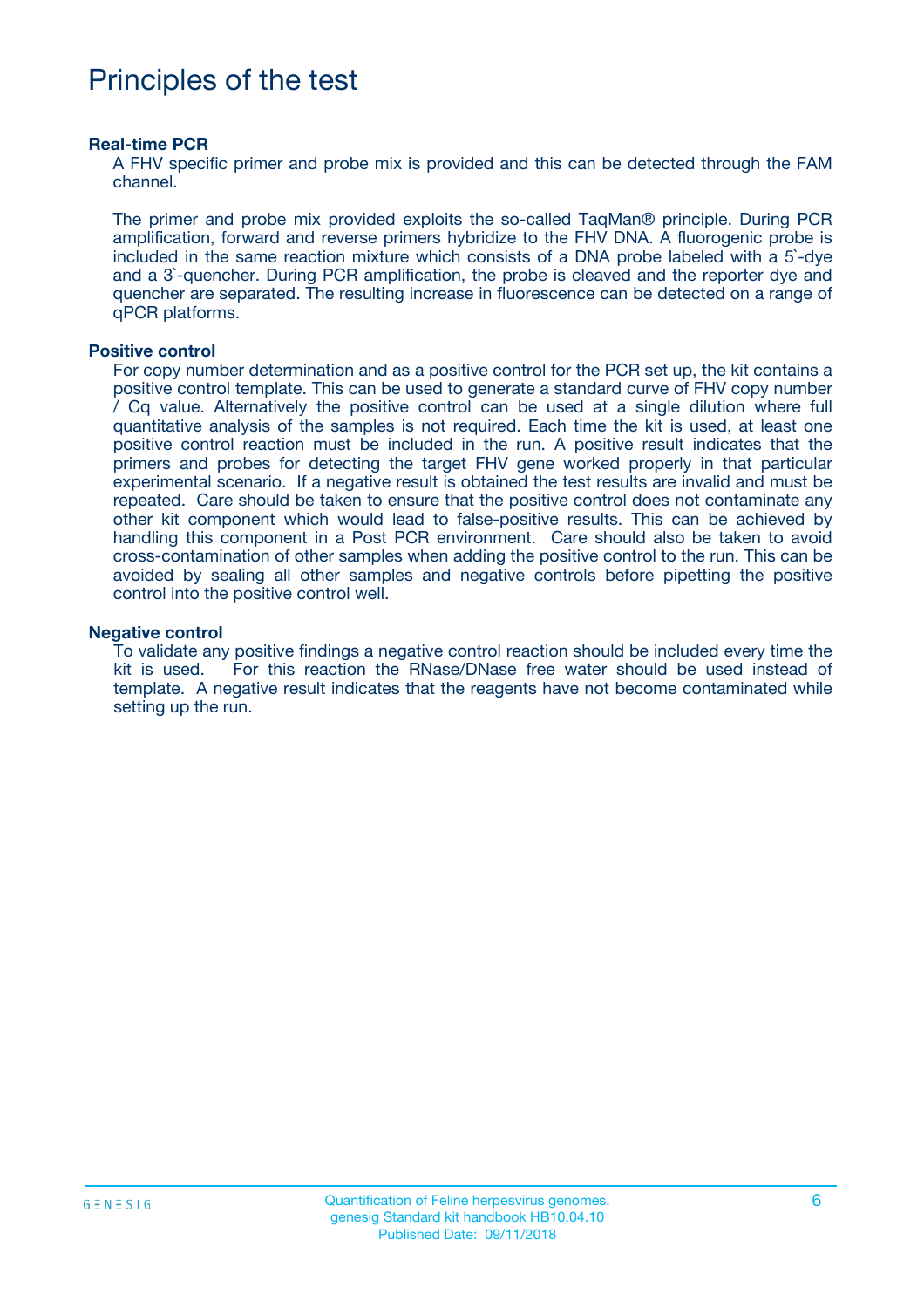## Resuspension protocol

To minimize the risk of contamination with foreign DNA, we recommend that all pipetting be performed in a PCR clean environment. Ideally this would be a designated PCR lab or PCR cabinet. Filter tips are recommended for all pipetting steps.

#### **1. Pulse-spin each tube in a centrifuge before opening.**

This will ensure lyophilised primer and probe mix is in the base of the tube and is not spilt upon opening the tube.

**2. Resuspend the kit components in the RNase/DNase free water supplied, according to the table below.**

To ensure complete resuspension, vortex each tube thoroughly.

| Component - resuspend in water<br>Volume |        |
|------------------------------------------|--------|
| <b>Pre-PCR pack</b>                      |        |
| <b>FHV</b> primer/probe mix (BROWN)      | 165 ul |

### **3. Resuspend the positive control template in the template preparation buffer supplied, according to the table below:**

To ensure complete resuspension, vortex the tube thoroughly.

| Component - resuspend in template preparation buffer |        |  |
|------------------------------------------------------|--------|--|
| <b>Post-PCR heat-sealed foil</b>                     |        |  |
| FHV Positive Control Template (RED) *                | 500 µl |  |

\* This component contains high copy number template and is a VERY significant contamination risk. It must be opened and handled in a separate laboratory environment, away from the other components.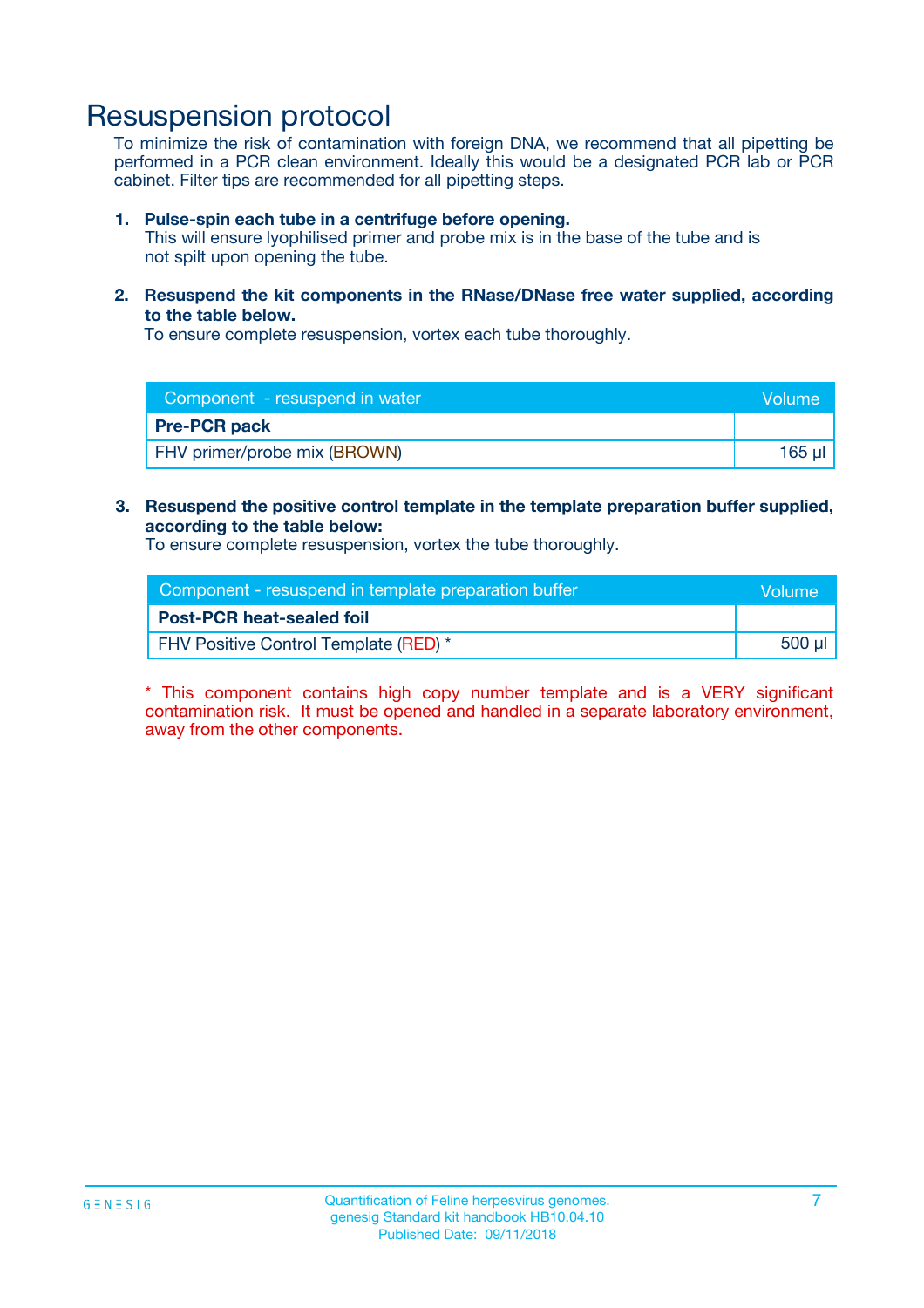# qPCR detection protocol

**1. For each DNA sample prepare a reaction mix according to the table below:** Include sufficient reactions for positive and negative controls.

| Component                                 | Volume          |
|-------------------------------------------|-----------------|
| oasig or PrecisionPLUS 2X qPCR Master Mix | 10 $\mu$        |
| FHV primer/probe mix (BROWN)              | 1 $\mu$         |
| <b>RNase/DNase free water (WHITE)</b>     | $4 \mu$         |
| <b>Final Volume</b>                       | 15 <sub>µ</sub> |

- **2. Pipette 15µl of this mix into each well according to your qPCR experimental plate set up.**
- **3. Prepare DNA templates for each of your samples.**
- **4. Pipette 5µl of DNA template into each well, according to your experimental plate set up.**

For negative control wells use 5µl of RNase/DNase free water. The final volume in each well is 20µl.

**5. If a standard curve is included for quantitative analysis, prepare a reaction mix according to the table below:**

| Component                                 | Volume          |
|-------------------------------------------|-----------------|
| oasig or PrecisionPLUS 2X qPCR Master Mix | 10 µl           |
| FHV primer/probe mix (BROWN)              | 1 µI            |
| <b>RNase/DNase free water (WHITE)</b>     | $4 \mu$         |
| <b>Final Volume</b>                       | 15 <sub>µ</sub> |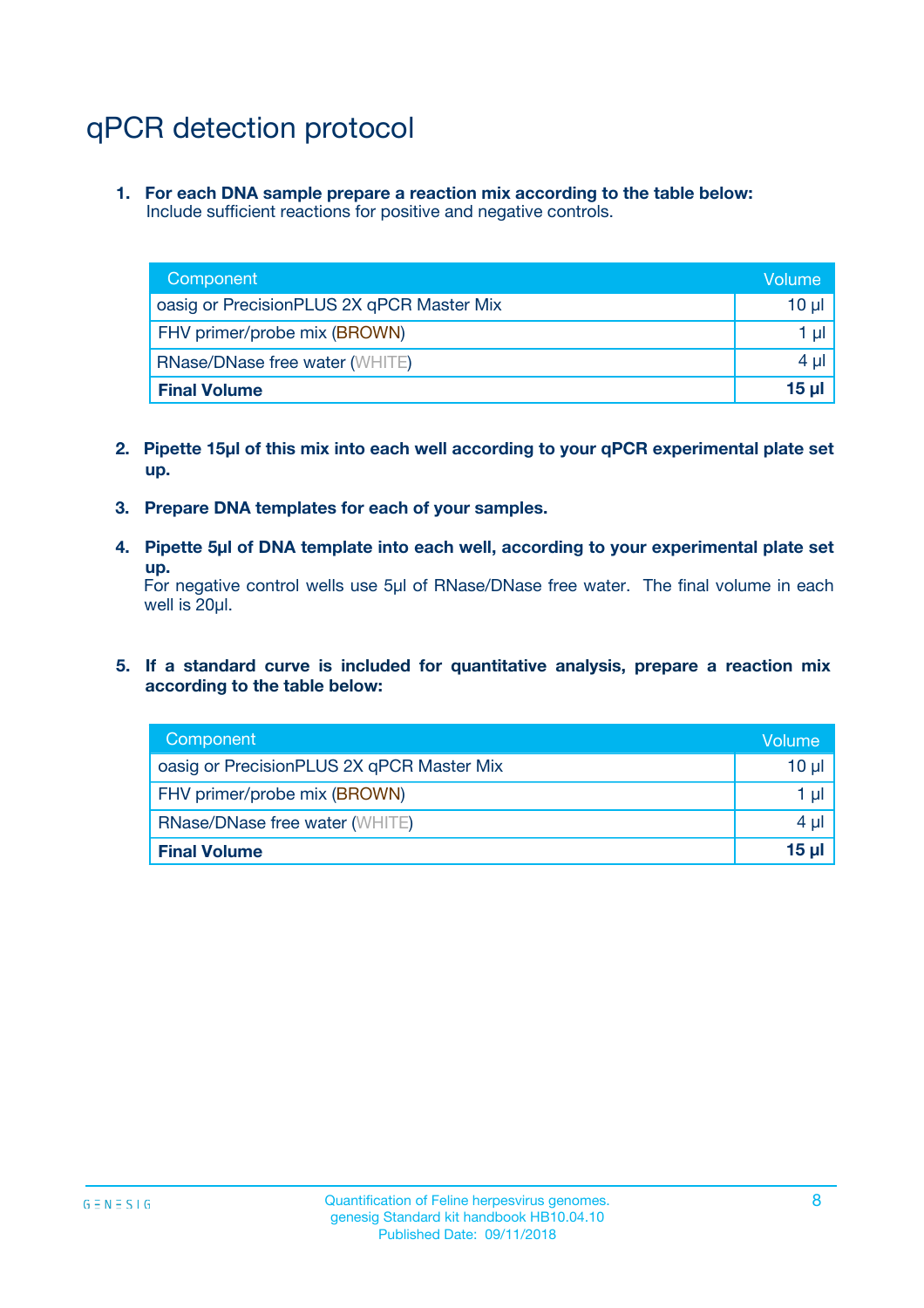### **6. Preparation of a standard curve dilution series.**

- 1) Pipette 90µl of template preparation buffer into 5 tubes and label 2-6
- 2) Pipette 10µl of Positive Control Template (RED) into tube 2
- 3) Vortex thoroughly
- 4) Change pipette tip and pipette 10µl from tube 2 into tube 3
- 5) Vortex thoroughly

Repeat steps 4 and 5 to complete the dilution series

| <b>Standard Curve</b>         | <b>Copy Number</b>     |
|-------------------------------|------------------------|
| Tube 1 Positive control (RED) | $2 \times 10^5$ per µl |
| Tube 2                        | $2 \times 10^4$ per µl |
| Tube 3                        | $2 \times 10^3$ per µl |
| Tube 4                        | $2 \times 10^2$ per µl |
| Tube 5                        | 20 per µl              |
| Tube 6                        | 2 per ul               |

7. Pipette 5µl of standard template into each well for the standard curve according to your experimental plate set up.

The final volume in each well is 20µl.

# qPCR amplification protocol

Amplification conditions using oasig or PrecisionPLUS2X qPCR Master Mix.

|             | <b>Step</b>       | <b>Time</b>     | Temp    |
|-------------|-------------------|-----------------|---------|
|             | Enzyme activation | 2 min           | 95 °C   |
| Cycling x50 | Denaturation      | 10 <sub>s</sub> | 95 $°C$ |
|             | DATA COLLECTION * | 60 s            | 60 °C   |

\* Fluorogenic data should be collected during this step through the FAM channel